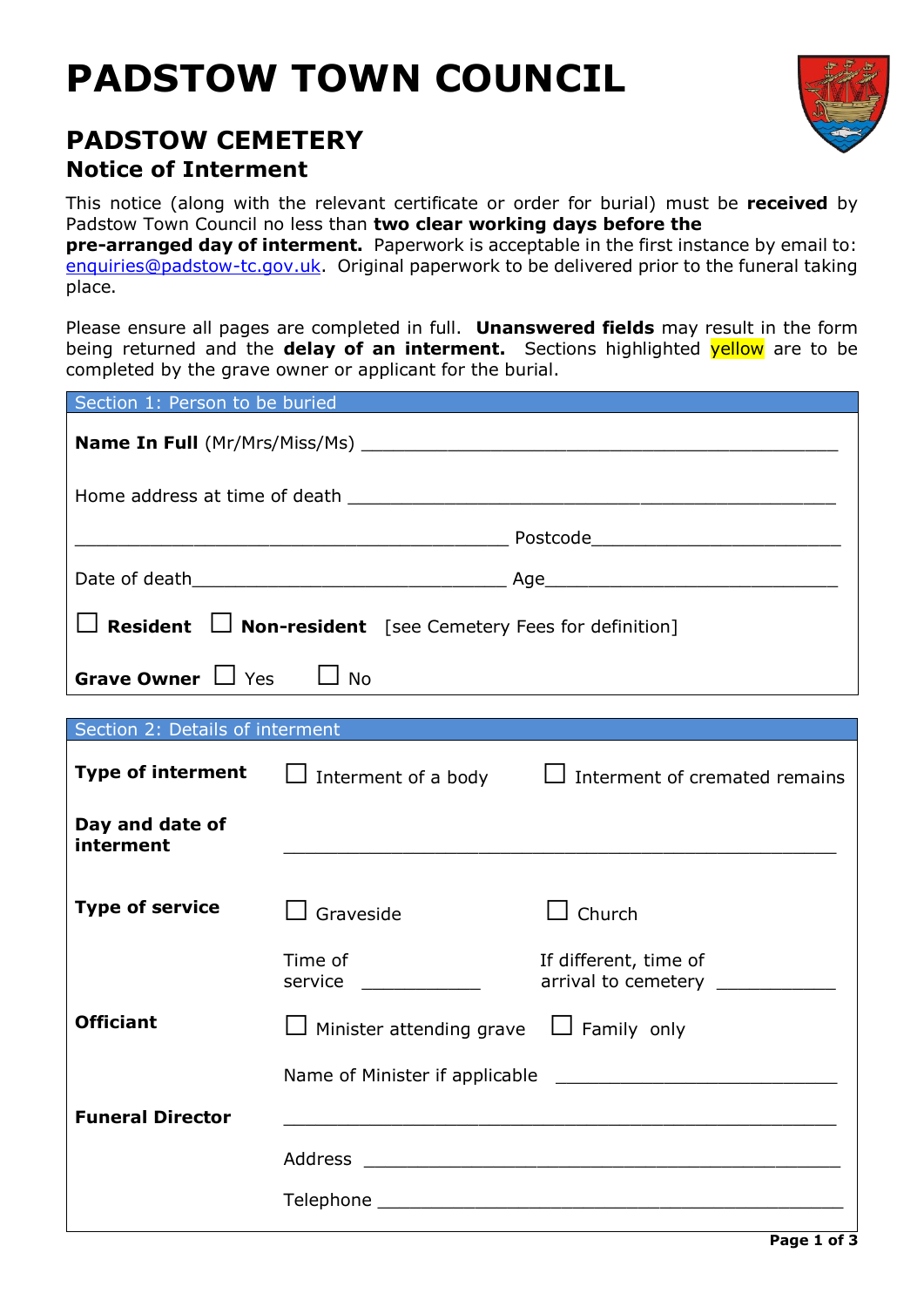|                                                                        |                                                                                                                                                                                                     | Name of deceased: ________________________ | Grave No: |  |  |  |
|------------------------------------------------------------------------|-----------------------------------------------------------------------------------------------------------------------------------------------------------------------------------------------------|--------------------------------------------|-----------|--|--|--|
| Section 3: Details of Grave                                            |                                                                                                                                                                                                     |                                            |           |  |  |  |
|                                                                        | <b>Type of grave a.</b> $\Box$ New full size grave <b>b.</b> $\Box$ New cremation plot                                                                                                              |                                            |           |  |  |  |
|                                                                        | <b>c.</b> $\Box$ Purchased grave Date of purchase $\Box$                                                                                                                                            |                                            |           |  |  |  |
|                                                                        |                                                                                                                                                                                                     |                                            |           |  |  |  |
|                                                                        | Is purchased grave full size or cremation plot _________________________________                                                                                                                    |                                            |           |  |  |  |
|                                                                        | <b>d.</b> $\Box$ Reopen Date of last interment $\Box$                                                                                                                                               |                                            |           |  |  |  |
|                                                                        |                                                                                                                                                                                                     |                                            |           |  |  |  |
|                                                                        |                                                                                                                                                                                                     |                                            |           |  |  |  |
|                                                                        | Depth of grave<br>$\Box$ Double depth $\Box$ Single depth<br>[NB: All cremation plots will be dug double depth, no single option]                                                                   |                                            |           |  |  |  |
|                                                                        | Details of coffin Length _____________ Width _____________ Height _____________<br>or casket                                                                                                        |                                            |           |  |  |  |
|                                                                        |                                                                                                                                                                                                     |                                            |           |  |  |  |
|                                                                        |                                                                                                                                                                                                     | Section 4: Grave ownership (tick one)      |           |  |  |  |
| $\mathcal{L}_{\mathcal{A}}$                                            | a. Authorisation to open and inter a grave<br>Where there is more than one owner, all owners must enter their details and sign to<br>authorise the opening of and interment in the said grave.      |                                            |           |  |  |  |
|                                                                        | <b>b.</b> Application for owner's interment<br>Where the deceased is the/a grave owner, only the applicant for the burial is<br>required to enter their details and sign.                           |                                            |           |  |  |  |
|                                                                        | c. Application for ownership of the grave<br>For new graves, more than one owner may be registered as the owner(s). The<br>original deed to the grave will be sent to the person listed as owner 1. |                                            |           |  |  |  |
| Owner/applicant 1 (please use BLOCK CAPITALS) Owners must include full |                                                                                                                                                                                                     |                                            |           |  |  |  |

**name including any middle names.** 

| <u> Andreas Andreas Andreas Andreas Andreas Andreas Andreas Andreas Andreas Andreas Andreas Andreas Andreas Andre</u> | Postcode_________________________________ |  |  |
|-----------------------------------------------------------------------------------------------------------------------|-------------------------------------------|--|--|
|                                                                                                                       |                                           |  |  |
|                                                                                                                       |                                           |  |  |
|                                                                                                                       |                                           |  |  |
| $\Box$ I confirm that I have read part 1 of the appended Interment Information Sheet                                  |                                           |  |  |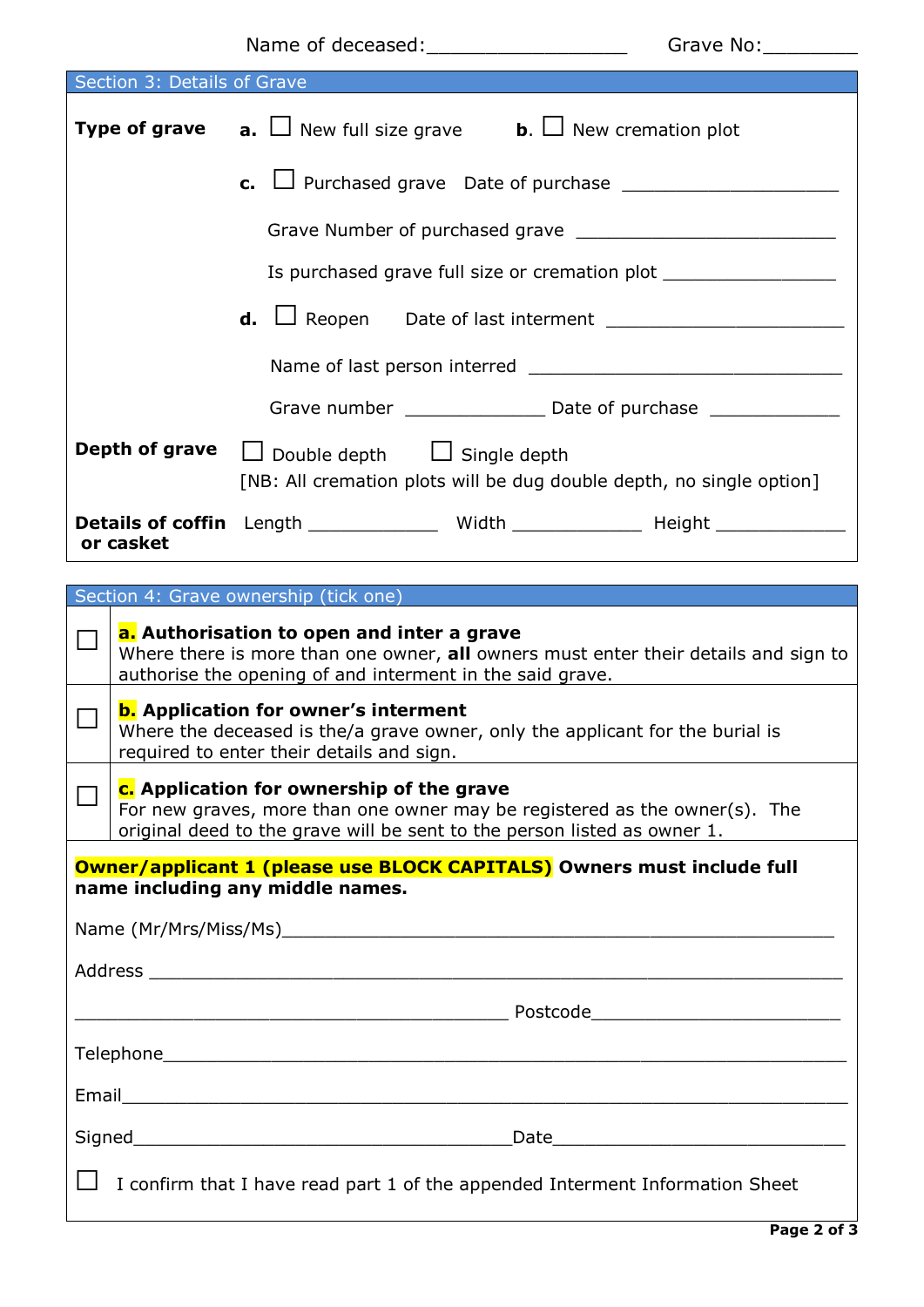#### Section 4: Grave ownership continued [if applicable]

| Owner/applicant 2 (please use BLOCK CAPITALS) Owners must include full<br>name including any middle names.     |  |  |  |  |
|----------------------------------------------------------------------------------------------------------------|--|--|--|--|
|                                                                                                                |  |  |  |  |
|                                                                                                                |  |  |  |  |
|                                                                                                                |  |  |  |  |
|                                                                                                                |  |  |  |  |
| Email 2008 - 2008 - 2010 - 2010 - 2010 - 2011 - 2012 - 2012 - 2012 - 2013 - 2014 - 2014 - 2014 - 2014 - 2014 - |  |  |  |  |
|                                                                                                                |  |  |  |  |
| I confirm that I have read part 1 of the appended Interment Information Sheet                                  |  |  |  |  |

#### **[Office use only]**

| <b>Checklist</b>                                  | $[ \Box$ Res $\Box$ Non Res ]<br><b>Fees</b> |                               |   |
|---------------------------------------------------|----------------------------------------------|-------------------------------|---|
| Sexton / MT instructed                            |                                              | Purchase of EROB              | £ |
| Relevant certificate or order for burial received |                                              | Interment                     | £ |
| EROB issued / transferred / confirmed             |                                              | Excavation                    | £ |
| EROB deed number                                  |                                              | Saturday Surcharge            | £ |
| RoB / RoG / RoPG and Index books updated          |                                              | Sun/BH Surcharge              | £ |
| Computer records and maps updated                 |                                              | <b>TOTAL</b>                  | £ |
| If interment of owner, transfer log updated       |                                              | Receipt No or<br>Date of BACS |   |

Privacy Statement: Personal data will only be used for the purpose of complying with the Council's legal obligations in respect of burials and memorials. To view Padstow Town Councils General Privacy Notice please visit [www.padstow-tc.gov.uk](http://www.padstow-tc.gov.uk/) or contact the Padstow Town Council Offices for a copy.

**Page 3 of 3**

#### **PADSTOW TOWN COUNCIL**

Council Offices, Station House Station Road Padstow Cornwall, PL28 8DA Tel: 01841 532296 Email: [enquiries@padstow-tc.gov.uk](mailto:theclerk@padstow-tc.gov.uk) Website: www.padstow-tc.gov.uk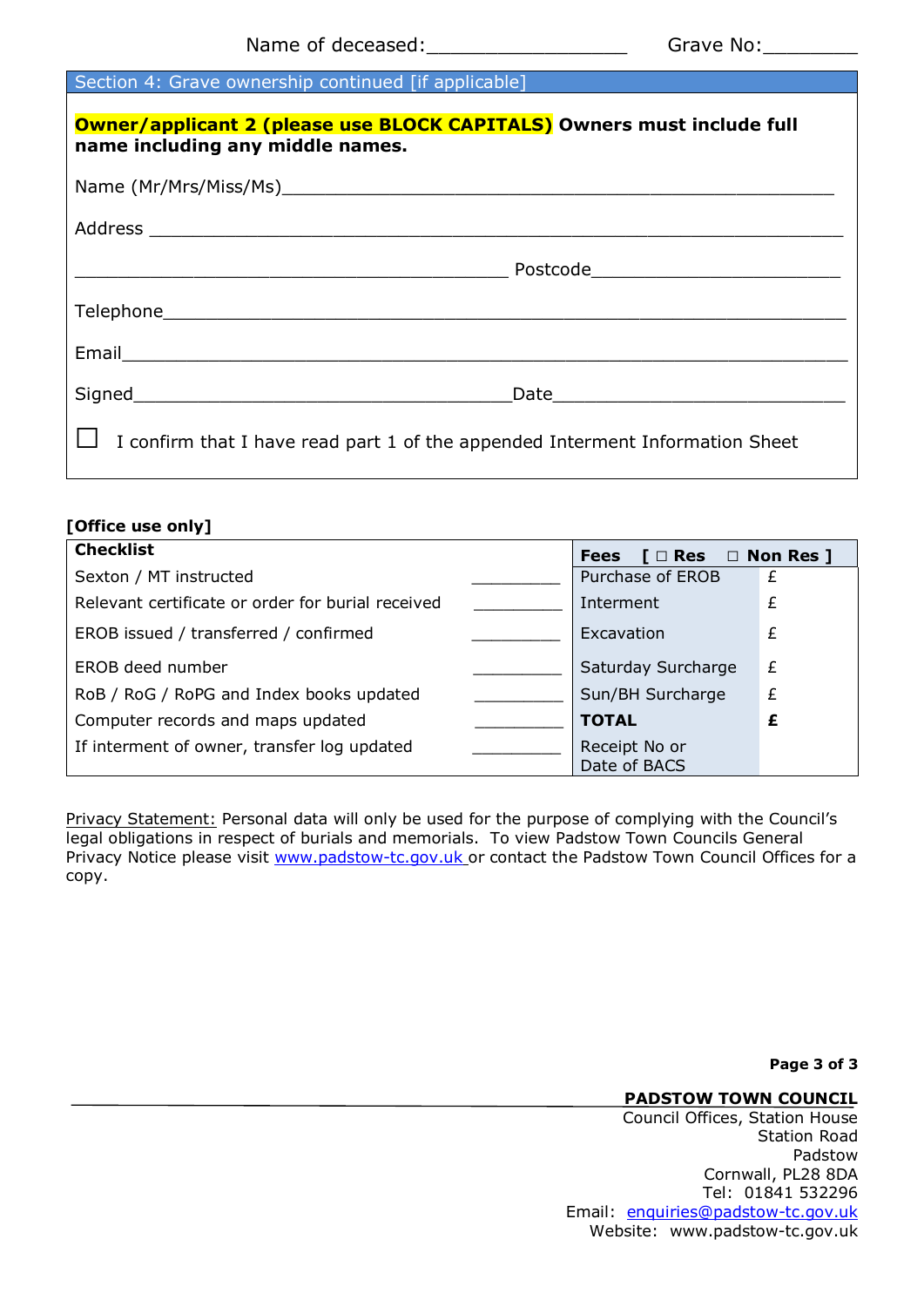# **PADSTOW TOWN COUNCIL**

## **PADSTOW CEMETERY Interment Information Sheet**



## **Part 1: Information for Grave Owners and Burial Applicants Exclusive Right of Burial (EROB)**

For new graves/plots the applicant(s) applying for the interment will become the owner of the EROB and the deed will be registered in their name(s). Where there is more than one applicant the deed will be issued by post to the person listed on the notice as owner 1. The EROB is granted for a period of 99 years. For reopen graves, if the registered owner of the grave has passed away, a letter will be forwarded after the funeral to the applicant with instructions on how to transfer the deed of ownership.

## **Cremated remains**

Cremated remains can be interred in either a cremation plot or full size plot for burial subject to the relevant fees. There is no facility to "scatter" cremated remains in Padstow Cemetery.

## **Floral tributes for a grave**

On the day of the funeral immediately after the mourners have left the graveside the grave is backfilled and made tidy. Flowers, floral tributes and wreaths may then be placed on the grave. Please note that Padstow Town Council cannot accept responsibility for floral tributes left at the cemetery either before, during or after a funeral service. The Council reserves the right to remove any such flowers, floral tributes or wreaths which have deteriorated or become unsightly in accordance with cemetery regulation 53.

## **Monuments/Memorials on a grave/plot**

You cannot place monuments or memorials such as headstones, cremation tablets, vases or crosses without the Exclusive Right of Burial owner's permission and the approval of Padstow Town Council. Additional items such as glass containers or shades, items of pottery, tins, plastic or wire mesh fences or other items of metal, plastic or other material are **not** permitted and will be removed in accordance with cemetery regulation 51. For full size graves, a monument cannot be placed/replaced until 6 months after the burial to allow the ground to settle. Temporary wooden crosses are permitted during this time. For cremation plots, tablets can be placed immediately subject to approval. For all other conditions covering monuments and memorials including maximum sizes, permissible styles and materials, please refer to the full Padstow Town Council Cemetery Regulations.

## **After the funeral**

On the day of the funeral, immediately after the mourners have left the graveside, the grave is backfilled leaving a mound of earth and made tidy. When the ground has settled the top of the grave will be levelled, soiled and seeded (please note that this will take up to 6 months and it is subject to weather conditions). Grass cutting in Padstow Cemetery is carried out by the Town Council, at a frequency determined by weather conditions and by the Council. It is the responsibility of the grave owner to keep the grave space in a tidy condition. Therefore, families are welcome to maintain their graves with the permission of the Exclusive Right of Burial owner and in accordance with the Cemetery Regulations. The Council will maintain the pathways and surrounding lawn areas.

## **Padstow Town Council Cemetery Regulations**

To view a copy of the Padstow Town Council Cemetery Regulations please visit <https://padstow-tc.gov.uk/your-council/council-services/> or contact the Council offices using the contact details below.